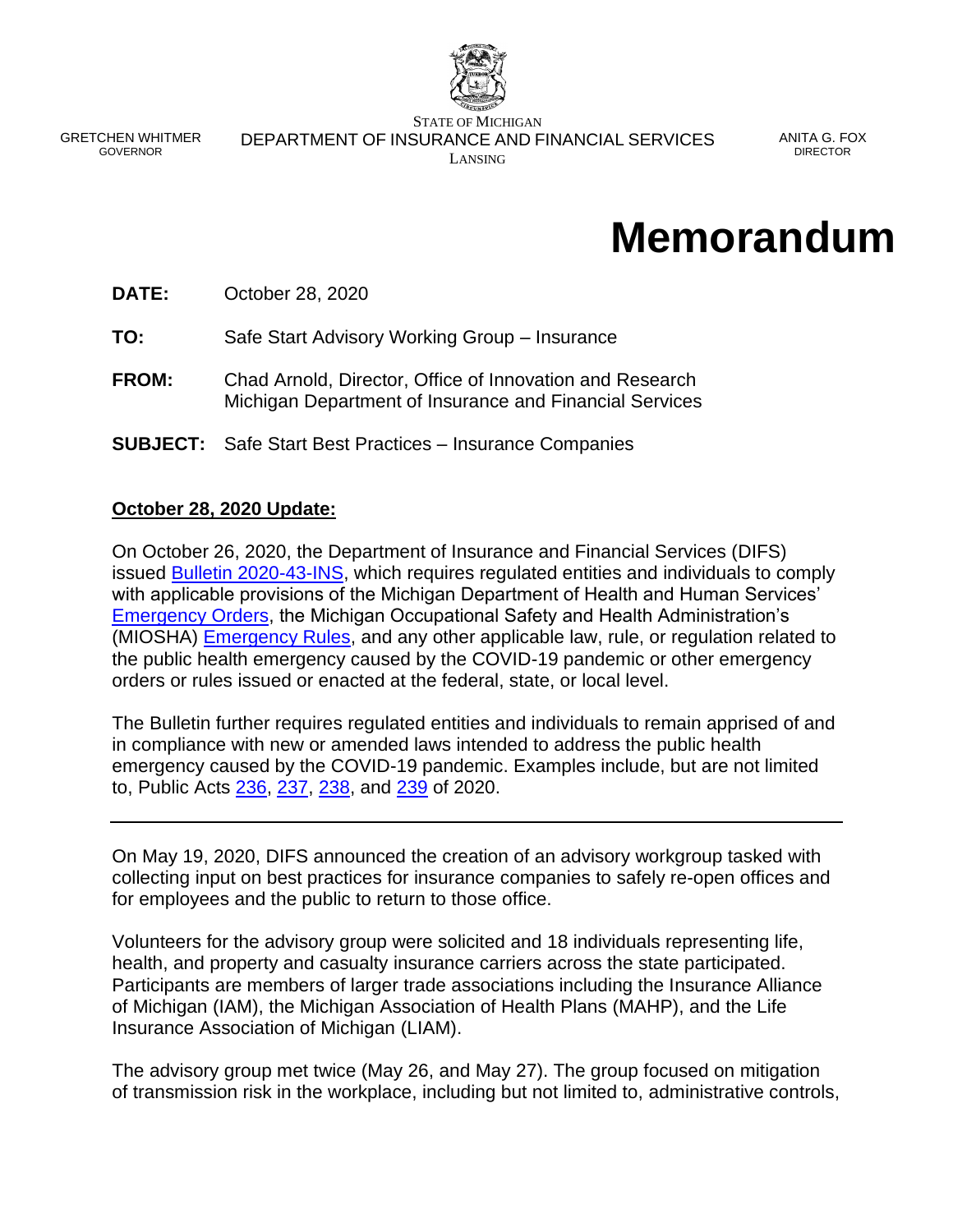access control, social distancing, hygiene, sanitation, PPE, case monitoring, and facility closure.

The information contained within this memo is intended to represent a consensus of those that participated. The information is advisory in nature and is not meant to be a substitute for legal advice. Each business should make its own determination about accepting or rejecting any or all elements of this memo. Businesses and employers are encouraged to coordinate with state and local health officials to obtain timely and accurate information to inform appropriate responses. Local conditions will influence the decisions that public health officials make regarding community-level strategies.

#### **Administrative Controls**

Create an exposure control plan.

- Develop a plan in the event of COVID-19 exposure that is specific to your workplace. This could include, but is not limited to, procedures for communicating with employees, clients, or outside vendors regarding possible exposure, identifying potential exposures, and control measures to eliminate or reduce exposures. Establish a response Team.
- Designate a team or an individual who will be responsible for COVID-19 issues and their impact at the workplace. Define the scope of duties for the response team.

Train employees.

• Make sure employees understand your exposure plans. Talk with your employees about planned changes and seek their input.

#### **Access Control**

Reduce congestion at start times and entry points.

• Consider staggering shifts so fewer people are entering the building at the same time or posting signs and other visual cues that help people maintain 6 feet apart near entry points.

Screen employee health and exposure.

• Consider screening employees for exposure or having employees complete a daily self-assessment screening. Screening questions could include, but may not be limited to, asking the employee if they have been exposed to COVID-19, if the employee feels sick, or if they have traveled recently.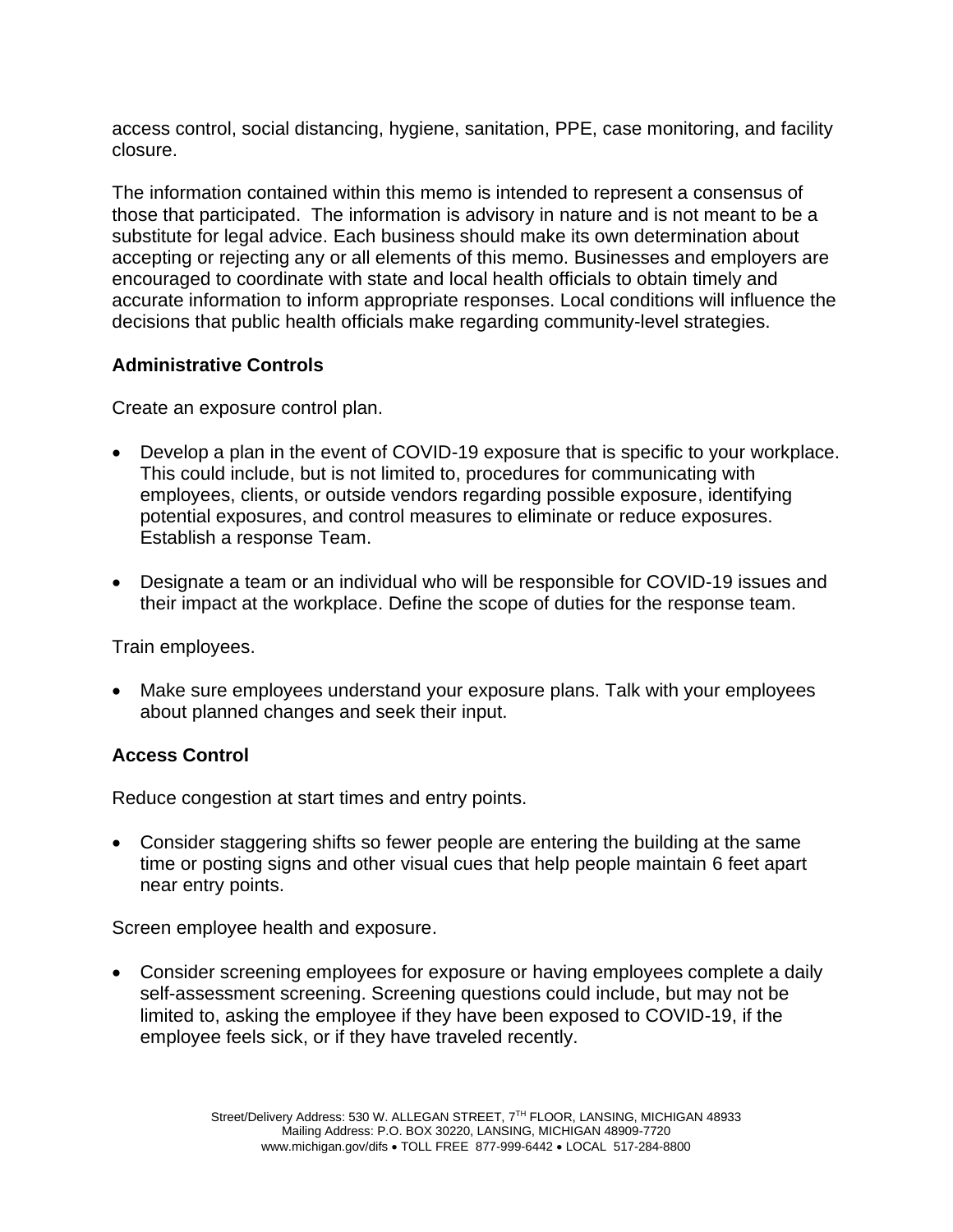- Consider conducting daily in-person or virtual health checks (e.g., symptom and/or temperature screening) of employees before they enter the facility, in accordance with state and local public health authorities.
- Monitor federal, state, and local public health communications about COVID-19 screening protocols, guidance, and recommendations and ensure that workers have access to that information.

Actively encourage sick employees to stay home.

- Employees who have symptoms should notify their supervisor and stay home.
- Employees should not return to work until the criteria to discontinue home isolation are met, in consultation with healthcare providers and guidance from local public health authorities.
- Employees who are well but who have a sick family member at home with COVID-19 should notify their supervisor and follow CDC recommended precautions.

Control site access.

- Communicate to employees, contractors, customers, clients, or any on-site visitors about changes that have been made to help control the spread of COVID-19. Ensure that they have the information and capability to comply with those policies.
- Consider utilizing security cameras or electronic badge access to monitor and control site access within the business location.

Consolidate entry points.

• Control entry points for employees and outside visitors. Consider designating certain entry points for specific people and consider monitoring people moving through entry points.

Restrict travel and modify transportation policies.

- Minimize business travel and other non-essential travel and consider resuming nonessential travel in accordance with state and local regulations and guidance.
- Employees who have engaged in personal travel should adhere to self-isolation guidelines before returning to the workplace.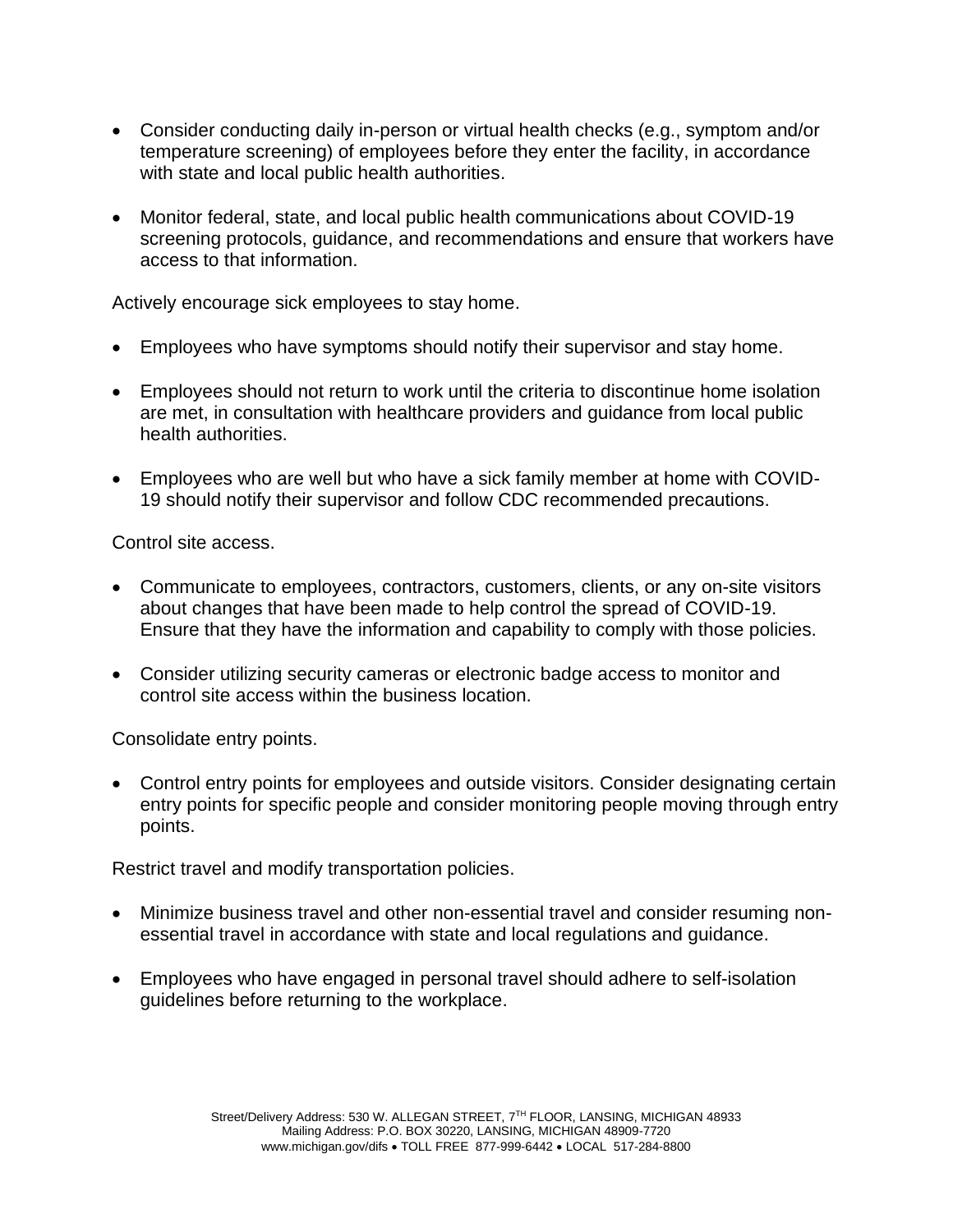## **Social Distancing**

Increase distance between people.

- Increase physical space between employees at the worksite by modifying the workspace. Consider modifying shared desks to individualized desk spaces for employees.
- Increase physical space between employees. Consider using physical barriers such as partitions. Use signs, tape marks, or other visual cues such as decals or colored tape on the floor, placed 6 feet apart, to indicate where to stand when physical barriers are not possible.
- Adjust your business practices to reduce close contact between employees and with outside contractors, customers, clients, or any on-site visitors.
- Consider utilizing email, phone calls, or video calls to communicate with and minimize in-person appointments.
- For business functions where maintaining adequate social distancing is not possible, such as mail room functions, consider adjusting processes or utilizing other strategies to reduce risk of exposure as much as possible. This could include shift rotations or additional PPE.

Limit use of common spaces and "choke" areas.

- Close or limit access to common areas where employees are likely to congregate and interact. This could include meeting spaces, cafeterias, kitchen areas, gyms, elevators, or break areas.
- Limit the maximum number of people that may simultaneously use elevators and provide signage outside elevators to help maintain social distancing.

Stagger shifts.

- Implement flexible worksites (e.g., telework).
- Implement flexible work hours (e.g., rotate or stagger shifts to limit the number of employees in the workplace at the same time).
- Consider maintaining a lower percentage of employees at office locations or having a certain percentage of employees return to the workplace at a time.
- Consider what is appropriate for individual employees. Consider voluntary return policies so the employee can choose the work environment that works best for them.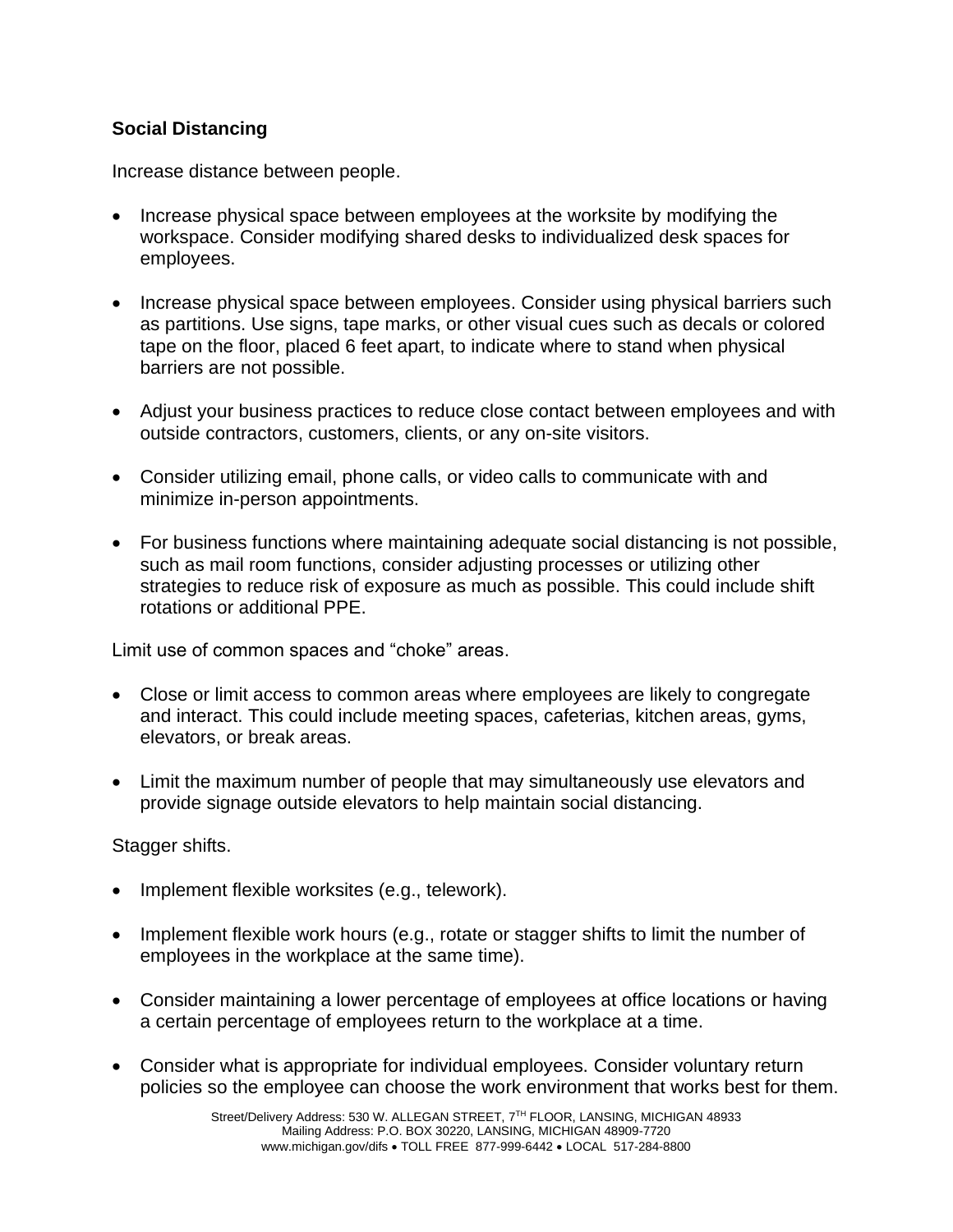Provide visual cues.

• Use signs, tape marks, or other visual cues such as decals or colored tape on the floor, placed 6 feet apart, to indicate where to stand when physical barriers are not possible.

### **Hygiene**

Provide handwashing stations.

• Consider social distancing measures at hand washing stations and restrooms to minimize exposure.

Provide hand sanitization options.

Create personal hygiene policies.

• Place posters that encourage hand hygiene to help stop the spread at the entrance to your workplace and in other workplace areas where they are likely to be seen.

#### **Sanitation**

Conduct more frequent cleaning.

- Routinely clean all frequently touched surfaces in the workplace, such as workstations, keyboards, telephones, handrails, and doorknobs.
- Consider having employees routinely clean their workspaces at the beginning and end of each workday. Consider maintaining clear desk policies to make frequent cleaning of workspaces easier.
- Custodial services can provide a deep clean between employee workday shifts.

Provide cleaning materials.

• Provide disposable disinfecting wipes so that employees can wipe down commonly used surfaces before each use.

Establish protocols for sanitation of shared equipment.

- Discourage workers from using each other's phones, desks, offices, or other work tools and equipment, when possible.
- Consider utilizing signs to indicate the frequency certain equipment or spaces should be cleaned.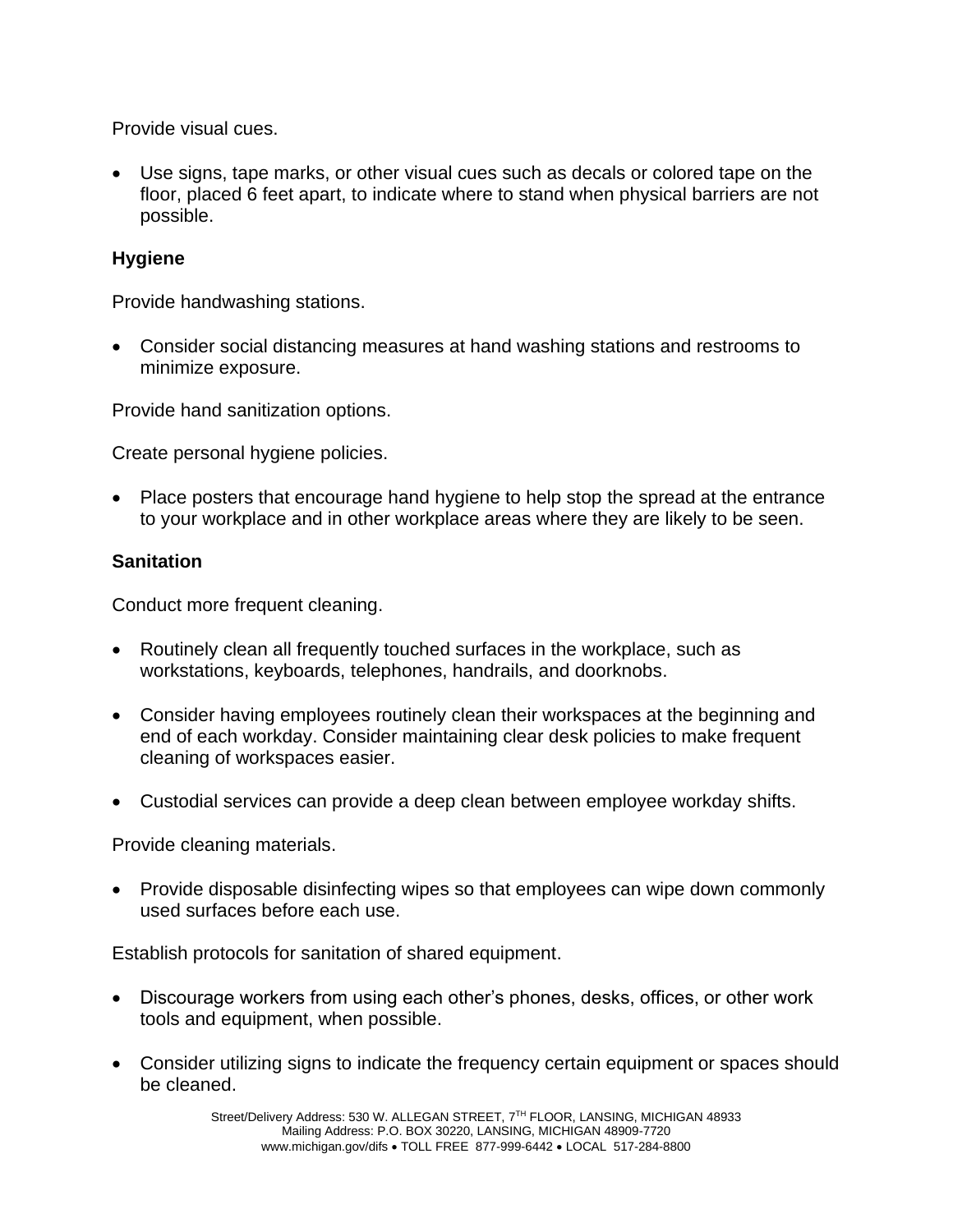### **PPE**

Enforce use of facial coverings.

• Consider using masks in common areas or in spaces where social distancing is not possible such as mail rooms.

Distribute facial coverings and PPE.

- Consider distributing adequate masks and PPE to employees that are in workspaces where adequate social distancing may not be achievable. Providing additional gloves or protective coats to employees may be appropriate in these conditions.
- Give employees, customers, and visitors what they need to clean their hands and cover their coughs and sneezes.

Ensure PPE is appropriately stocked, and employees and visitors have access to PPE.

Provide adequate guidance and training to staff on the use of PPE.

#### **Case Monitoring**

Define positive case protocols for isolation and workplace contact tracing.

- When employees report suspected exposure, assess what other employees were in contact with the exposed employee.
- Review benefit and compensation policies for employees that are subject to a mandated quarantine. Also consider providing other resources for employees such as mental health services.
- Businesses and employers are encouraged to coordinate with state and local health officials to obtain timely and accurate information to inform appropriate responses for case monitoring. Local conditions will influence the decisions that public health officials make regarding community-level strategies.

Provide guidance to exposed employees.

• Inform employees of their possible exposure to COVID-19 in the workplace but maintain employee confidentiality.

Mark off and clean spaces identified in workplace contact tracing.